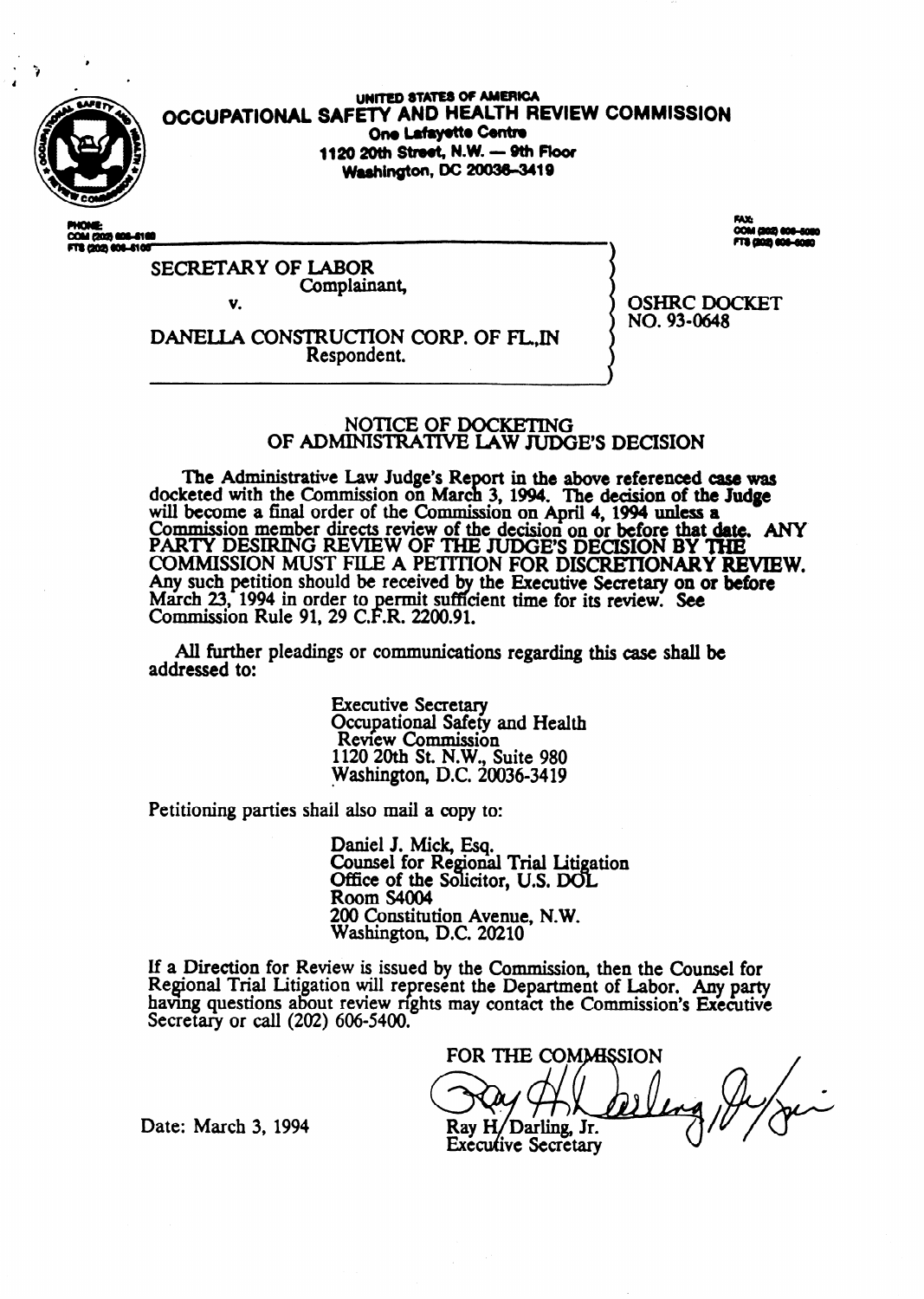### **DOCKET NO. 93-0648**

### NOTICE IS GIVEN TO THE FOLLOWING:

Ý

ł,

Daniel J. Mick, Esq.<br>Counsel for Regional Trial Litigation<br>Office of the Solicitor, U.S. DOL<br>Room S4004 200 Constitution Ave., N.W.<br>Washington, D.C. 20210

Don McCoy, Esq.<br>Assoc. Regional Solicitor<br>Office of the Solicitor, U.S. DOL<br>Federal Building, Rm. 407B<br>299 East Broward Boulevard<br>Ft. Lauderdale, FL 33301

David E. Jones, Esquire<br>Ogletree, Deakins, Nash, Smoak &<br>Stewart 3800 One Atlantic Center 1201 West Peachtree Street, N. w. Atlanta, GA 30309

Paul L. Brady Administrative Law Judge Occupational Safety and Health Review Commission Room 240 1365 Peachtree Street, N.E.<br>Atlanta, GA 30309 3119

00110062270:04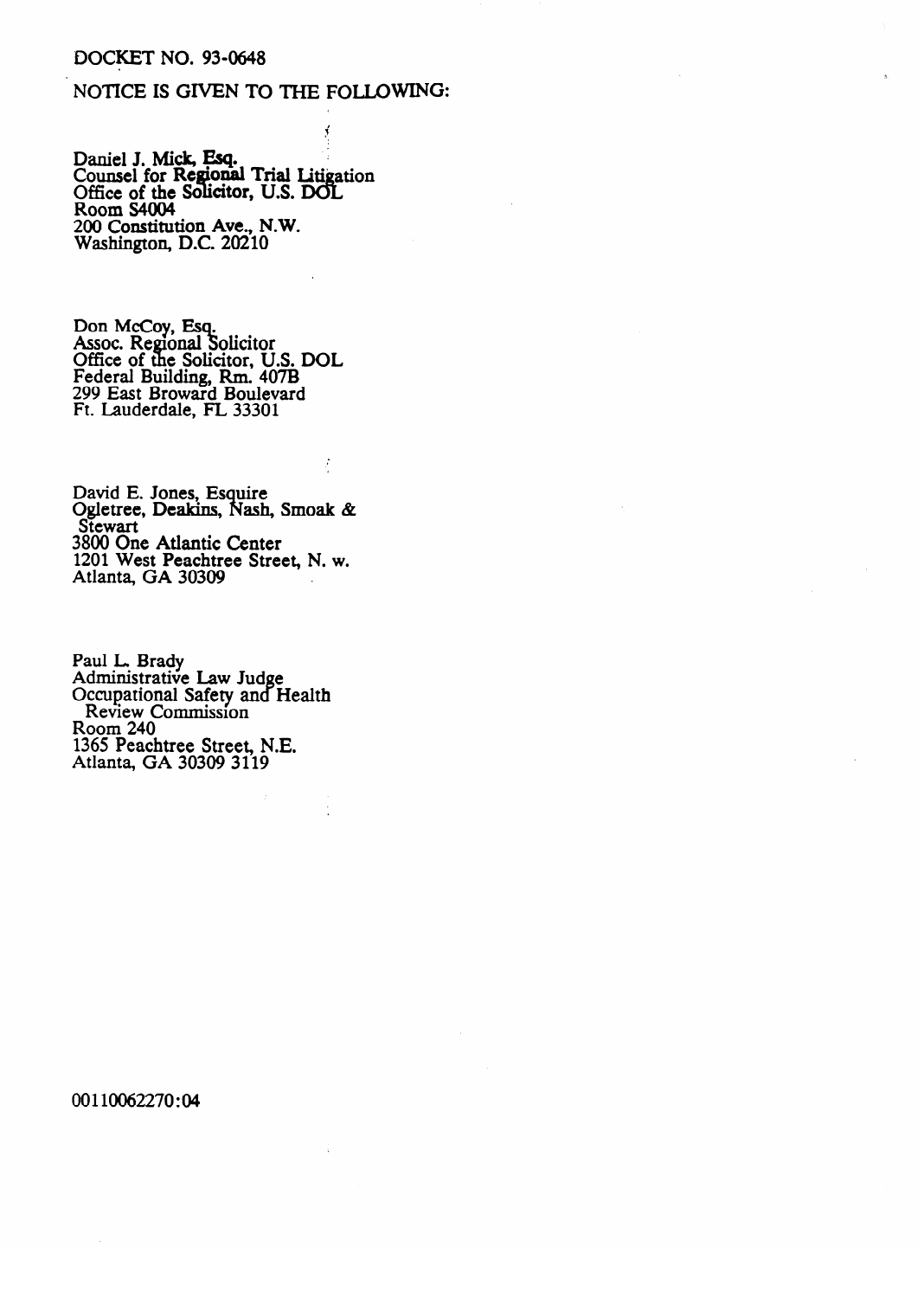

# UNITED STATES OF AMERICA<br>OCCUPATIONAL SAFETY AND HEALTH REVIEW COMMISSION 1365 PEACHTREE STREET, N.E., SUITE 240<br>ATLANTA, GEORGIA 30309-3119

 $\bullet$ 

 $\bullet$  $\ddot{\bullet}$ 

 $\ddot{\phantom{a}}$  $\ddot{\bullet}$ 

 $\ddot{\bullet}$ 

 $\ddot{\bullet}$ 

 $\ddot{\cdot}$  $\ddot{\cdot}$ 

 $\bullet$ 

PHONE: COM (404) 347-4197 FTS (404) 347-4197

FAX COM (404) 347-01<br>FTS (404) 347-011

# SECRETARY OF LABOR,

Complainant,

V.

 $\ddot{\phantom{a}}$ 

DANELLA CONSTRUCTION CORPORATION OF FLORIDA, INC.

Respondent.

# **APPEARANCES:**

Stephen Alan Clark, Esquire **Office of the Solicitor** U. S. Department of Labor Fort Lauderdale, Florida For Complainant

David E. Jones, Esquire Ogletree, Deakins, Nash, Smoak & Stewart Atlanta, Georgia For Respondent

OSHRC Docket No. 93-648

Before: Administrative Law Judge Paul L. Brady

## **DECISION AND ORDER**

This proceeding is brought pursuant to section 10 of the Occupational Safety and Health Act (Act) to contest a citation issued by the Secretary of Labor (Secretary) pursuant to section  $9(a)$  of the Act.

The underlying facts in this case are not in dispute. On November 23, 1992, respondent, Danella Construction Corporation of Florida, Inc. (Danella), was engaged to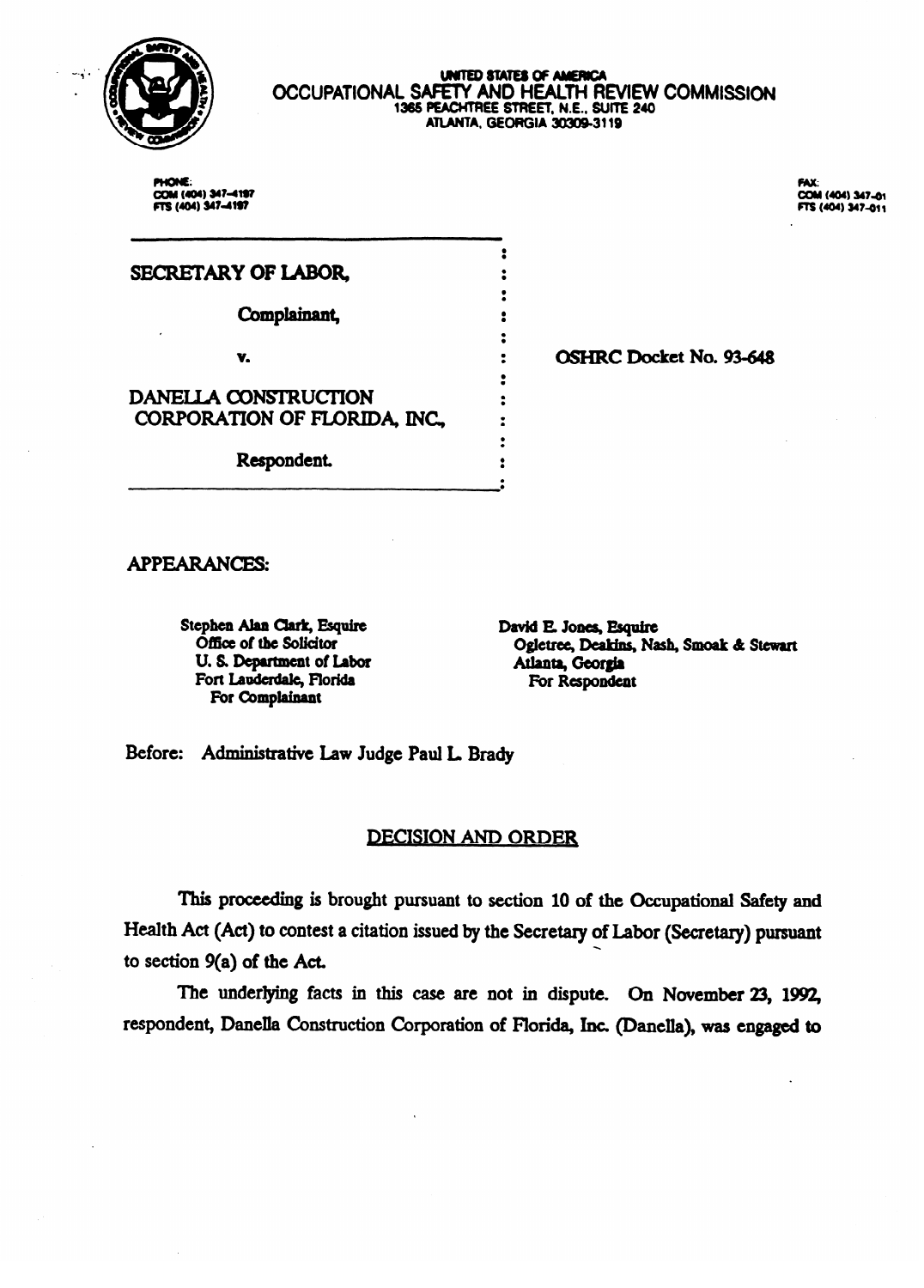install telephone communication lines at the corner of Congress and Sixth Avenues in Lake Worth, Florida. The work on that day involved the shoring of a trench using an 8-foot shield which was being lifted with a boom truck. An inspection of the worksite at that time resulted in the issuance of the citation.

Prior to commencement of the hearing on the merits, the Secretary moved to withdraw item 2 of the citation and amend item 3. Both motions were granted, and item 3 was amended to allege a willful violation with a **proposed penalty** of \$S,ooO.

#### Alleged Serious Violation of 29 C.F.R.  $\frac{1}{2}$  1926.20(b)(2)

The standard, which pertains to accident prevention, requires the employer to "provide for frequent and regular **inspections of the job sites, materials, and equipment to**  be made by competent persons designated by the **employers."** 

The citation alleges that frequent and regular inspections of the work area were not made by a designated person in the following instances:

- 
- (a) Employees were permitted to work under energized power wires.<br>(b) Failing to contact power company to provide a safe work area.
- (b) **Failing** to contact power company to provide a safe work area. (d) Competent person failed to inspect the work site while shoring a trench.

In his posthearing brief, the Secretary concedes that competent persons had conducted an inspection of the worksite. The evidence shows that Messrs. Steven Pascale conducted an inspection of the worksite. The evidence shows that Messrs. Steven Pascale  $\alpha$  , and  $\beta$  and  $\beta$  is equal matter the works on November 23,1992, prior to commencement of the shoring operation. Also, Nolan Marks remained on the site throughout the day. The Secretary argues that the inspection of the worksite was deficient because it failed to disclose that use of the crane in an area with overhead wires presented a hazard to employees. It is pointed out that the inspection report (Exh. R-6) makes no mention of the overhead wires.

The evidence establishes that the standard's requirements have been met. There is no dispute the site was inspected by competent persons prior to commencement of work on the first day. In addition, a competent person was present during the entire period work was  $\frac{1}{2}$  the first day. In addition, a competent person was present during the entire period was period was period was performed was performed was performed was performed was performed was performed was performed was per

 $\overline{2}$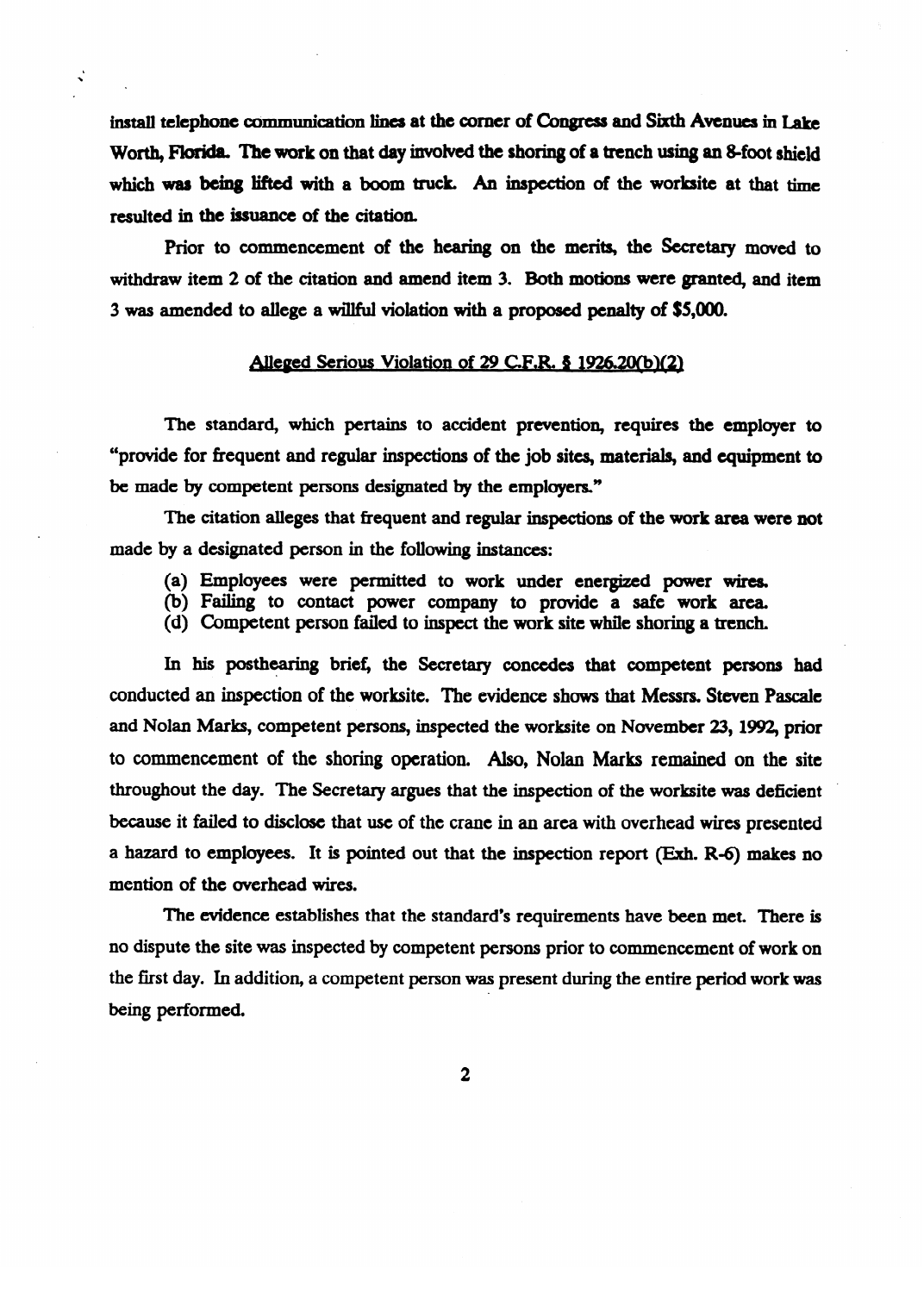Although the secretary argues the inspection was deficient in not revealing a hazard, the standard's language does not prescribe the manner in which an inspection should be conducted. However, if hazardous conditions are found, the "competent person," as defined in  $\frac{1}{2}$  1926.32(f), shall have "authorization to take prompt corrective measures to eliminate them." The fact that work was being performed in the general area of overhead lines cannot be considered substantial evidence to prove a violation. The mere presence of an alleged hazard does not establish a violation of this standard. The evidence fails to show that the requirements of the standard have not been met.

The standard was not violated as alleged.

#### Alleged Violation of 29 C.F.R.  $\frac{1}{2}$  1926.550(a)(15)

The standard provides that:<br>(15) Except where electrical distribution and transmission lines have been deenergized and visibly grounded at point of work or where insulating barriers, not a part of or an attachment to the equipment or machinery, have been erected to prevent physical contact with the lines, equipment or machines shall erected to prevent physical contact with the lines, equipment or machines shall be operated proximate to powerlines only in accordance with the fobwing

( $\frac{1}{2}$ ) For lines rated 50 kV. or below, minimum clearance between the lines and any part of the crane or load shall be 10 feet;

The alleged violation is described in the citation as follows:<br>Equipment was operated where part of the equipment was within 10 feet of electrical distribution or transmission lines rated 50 kV or below that had not been de-energized and visibly grounded, nor had insulating barriers not a part of, or an attachment to, the equipment been erected to prevent physical contact with the lines  $\dots$ .

Mr. Joseph DiMartino, safety and health compliance officer, conducted the inspection that gave rise to the issuance of the citation. He testified that, while driving his car along Congress Avenue at the intersection of Sixth Avenue, he observed a crane being operated with the tip of the boom close to overhead electrical lines. DiMartino stopped his car and took photographs from a distance of approximately 100 feet. He estimated the boom to be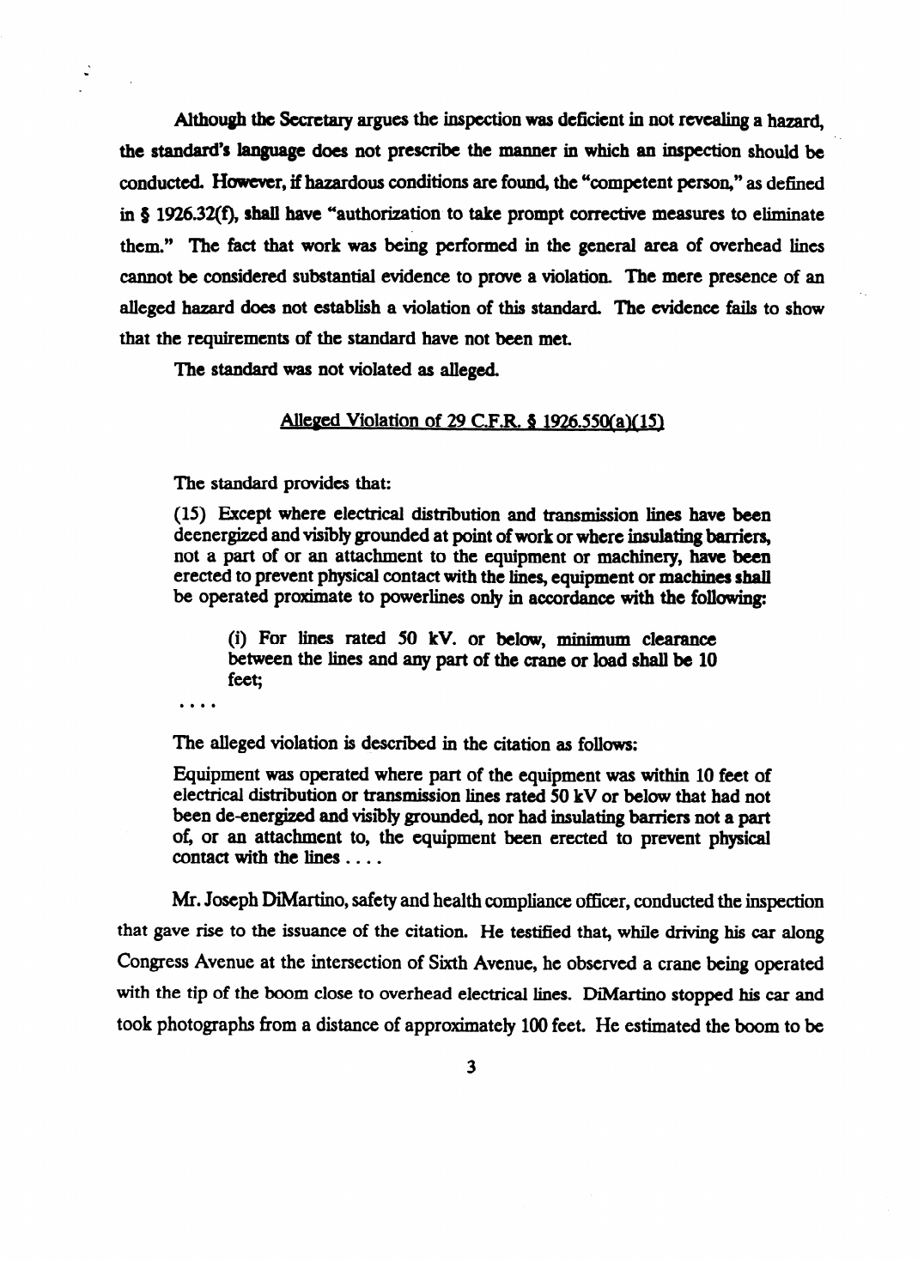within 2 feet of the wires when he first observed it but moved away to about 5 feet when the photographs were taken<sup>1</sup> (Tr. 24-25, 71).

**.** 

Mr. Robert Risley, a field technician for Lake Worth Utilities and an expert on overhead electrical power lines, testified regarding the lines at the worksite. He explained that the utility poles supported four lines. Three lines were connected to insulators, which were in turn connected to a crossarm mounted about 3 to 5 inches from the top of each pole (Tr. 218). The fourth overhead line--a neutral line--hung some 6 or 6½ feet from the top of each pole (Tr. 221).

Mr. Pascale, Danella's safety inspector, indicated that during the morning of the inspection, he and foreman Marks discussed the overhead electrical lines on the worksite. They concluded their work would not be within the 10-foot danger zone of the lines (Tr. 143, 149). Soon after the crane began to place the shoring plate or shield in the trench, it became necessary to re-position the crane nearer to the truck. Mr. Marks observed the re-positioning and location of the boom and determined they were "nowhere near the power lines" (Tr. 255-256). At no time did he see the boom tip within 10 feet of the overhead lines (Tr. 265). He stated that in moving closer to the load, the length of the boom was shortened causing less possibility of reaching the lines (Tr. 262-263).

Mr. George Dunnaway, a laborer who was helping guide the shield into the trench, testified the boom did not come within 10 feet of the overhead lines. He also stated, "We  $t_{\text{max}}$  field the boom did not come within 10 feet of the overlead lines. He also stated, TUE  $w = w \cdot \frac{w}{\sqrt{1 + \left(\frac{w}{\sqrt{1 + \left(\frac{w}{\sqrt{1 + \left(\frac{w}{\sqrt{1 + \left(\frac{w}{\sqrt{1 + \left(\frac{w}{\sqrt{1 + \left(\frac{w}{\sqrt{1 + \left(\frac{w}{\sqrt{1 + \left(\frac{w}{\sqrt{1 + \left(\frac{w}{\sqrt{1 + \left(\frac{w}{\sqrt{1 + \left(\frac{w}{\sqrt{1 + \left(\frac{w}{\sqrt{1 + \left(\frac{w}{\sqrt{1 + \left(\frac{w}{\sqrt{1 + \left(\frac{w}{\sqrt{1 + \left(\frac{w}{\sqrt{1 + \left(\frac{w}{\sqrt{1 + \$ wires. We seen the wires. We was staying away from the wires" (Tr. 286-289).<br>The central question is whether the minimum clearance of 10 feet between the boom

and overhead lines was maintained. No actual measurements were taken, and the Secretary's evidence of the violation was based on the inspecting officer's estimate of a 2-foot clearance which he made at a distance of approximately 100 feet. It is noted that the visual approximations were made at ground level of the moving boom which was in an visual approximations were made at ground level of the moving boom **which wzu in an** 

<sup>&</sup>lt;sup>1</sup> The photographs depicting the scene were received into evidence as Complainant's Exhibits 1 through 8. No actual measurements were taken at the scene.